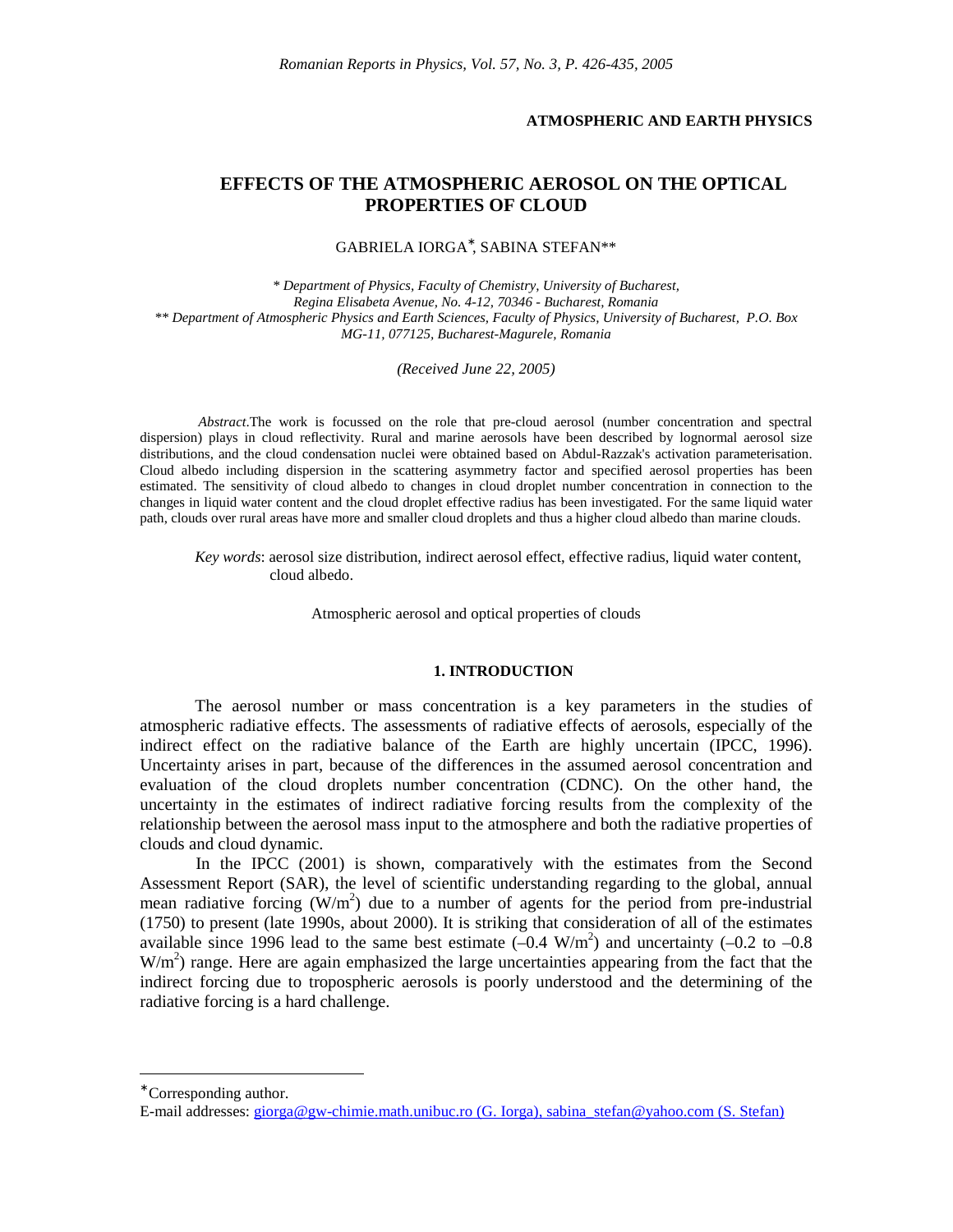The aim of this study is to provide results of the theoretical experiments in order to improve the estimates of indirect effect of aerosol on the cloud albedo and consequently on the radiative forcing.

The cloud properties could be changed primarily because of changing aerosol concentration in the atmosphere. Only a part of aerosol interacts effectively with water and will, in turn, determine the number concentration of cloud droplets. The relationship between the total aerosol number concentration and the cloud droplet number concentration is a non-linear one, and may vary with location and season and many model studies have included it. Martin et al. [12] proposed a one-to-one correspondence between number concentration of cloud condensation nuclei (CCN) and cloud droplet number concentration (CDNC) in the sub-cloud layer in clean maritime air-masses. We assumed this suggestion in our study, in section 2, to calculate the effective radius ( $r_{\text{eff}}$ ), cloud optical thickness (τ) and liquid water path (LWP). The CDNC and  $r_{\text{eff}}$ were calculated for various types of aerosol using the parameterisations proposed by Abdul-Razzak [1,2] and Liu and Daum [11], respectively.

Several studies, prove that, during the cloud-aerosol interaction, cloud geometrical thickness can change, so the predicted CDNC may change combining the effects of changes in droplet concentrations and changes in geometrical thickness of clouds. The results reported by Han et al [6] from analysed satellite data show for most continental clouds with  $\tau > 15$  clouds albedo increase with decreasing  $r_{\text{eff}}$  and for the  $\tau$  < 15 over oceans, cloud albedo decreases with decreasing *reff* .

In the present work using the microphysical properties of clouds carried out in section 2 we emphasized the sensitivity of cloud albedo to changes in CDNC in connection to the changes in liquid water content (LWC) and the cloud droplet effective radius  $(r_{\text{eff}})$ , in section 3. We have also presented in this section the results related to changes in shortwave radiative forcing as function of cloud albedo, optical thickness and liquid water path. In section 4 we summarize the results obtained.

#### **2. MICROPHYSICS AND OPTICAL PROPERTIES OF THE CLOUD**

In the climate models, the optical properties of clouds and cloudiness are the important parameters. Aerosol optical thickness, cloud optical thickness and the effective radius of cloud droplets are among these important retrieval parameters but all of them are related to microphysical processes of aerosol and clouds.

## **2.1 The activation of aerosol particles, theoretical considerations and data used**

The aerosol types used in this study were rural and urban as continental aerosol and marine aerosol. The size distributions of these aerosol types were derived from measurements [8,9,15]. Also, the chemical composition of the aerosol is based on the measurements reported in literature, which show that the continental aerosol contains 15-30% sulfate, while marine aerosol contains somewhat more (30-60%), and clearly most of the sulfate for both types of aerosol can be found in the accumulation mode.

The percent of 15-30% sulfate assures that fine particles aerosols at common humidity are hygroscopic ones and they behave as optically ideal droplets.

Aerosol characteristics and dynamics determine the number of nucleated droplets. In order to investigate the importance of physico-chemical properties of aerosol particles on the radiative properties of stratiform clouds we have considered an aerosol size distribution given by the sum of three lognormal size distributions, as described by the equation 1:

$$
\frac{dn_a}{d\log a} = \sum_{i=1}^3 \frac{n_{a,i}}{\sqrt{2\pi} \log \sigma_i} \exp\left(-\frac{\left[\log(a/a_{m,i})\right]^2}{2(\log \sigma_i)^2}\right)
$$
(1)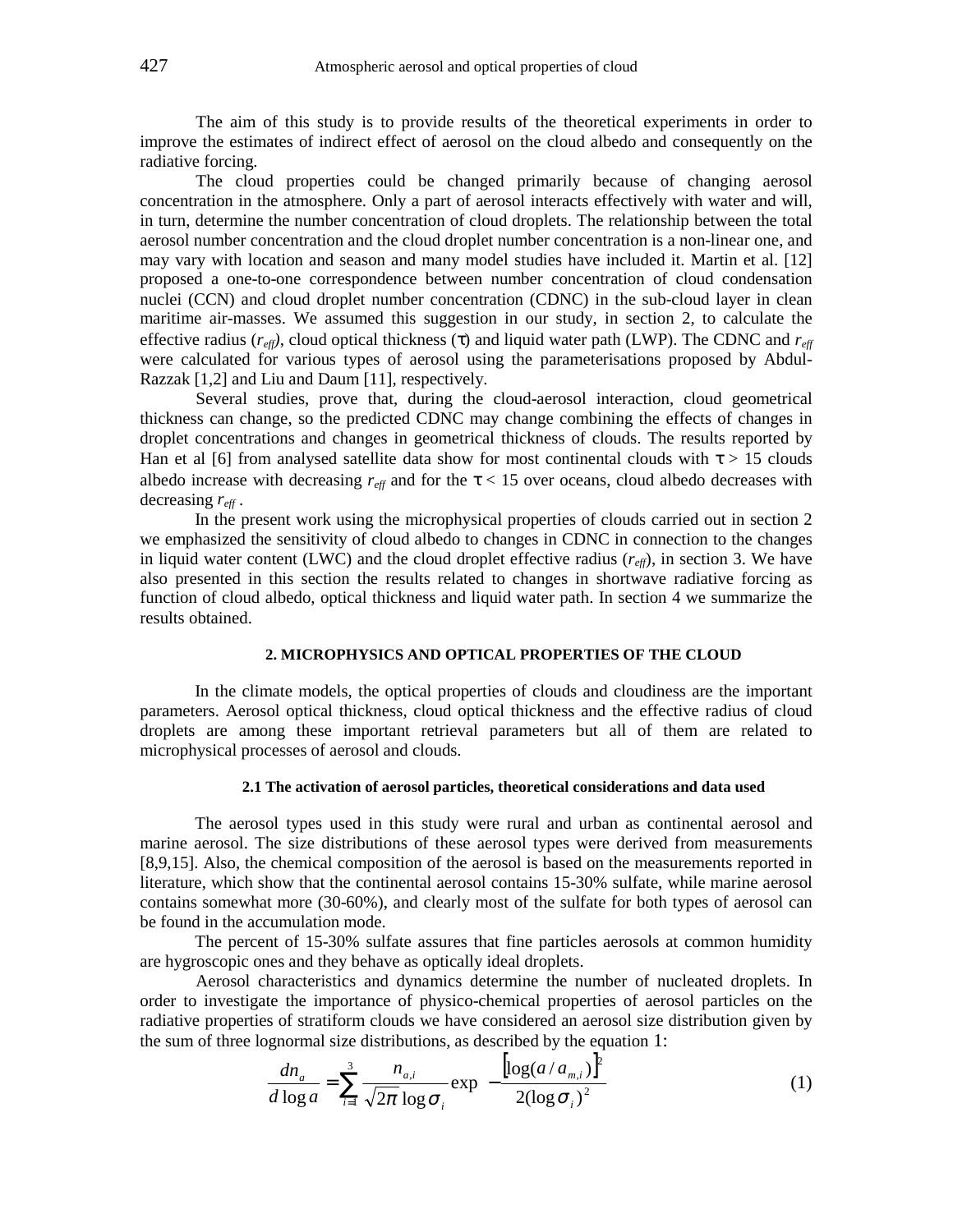where  $n_{a,i}$ ,  $a_{m,i}$  and  $\square_i$  are the total number concentration, geometric mean dry radius, and geometric standard deviation of aerosol mode *i*, respectively. The modes are:  $i = 1$  nucleation mode,  $i = 2$  accumulation mode and  $i = 3$  coarse mode.

The chemical composition of the rural aerosols is assumed to be a mixture of ammonium sulfate (75%) and mineral dust (25%) as appeared in Bott [4]. The corresponding coefficients of the aerosol number size distributions are shown in Table 1.

|       | $n_{r,i}$ (cm <sup>-3</sup> | $r_i$ ( $\mu$ m)<br>$log \sigma_i$ |       |
|-------|-----------------------------|------------------------------------|-------|
|       | 1000                        | 0.008                              | 0.20  |
| $R-W$ | 800                         | 0.034                              | 0.32  |
|       | 0.72                        | 0.460                              | 0.34  |
| $R-J$ | 6650                        | 0.007                              | 0.225 |
|       | 147                         | 0.027                              | 0.557 |
|       | 1990                        | 0.042                              | 0.266 |

*Table 1* Modal parameters of number size distributions for rural aerosols

| Table 2                                                                    |
|----------------------------------------------------------------------------|
| Modal parameters of number size distributions in the case of urban aerosol |

|       | $n_{r,i}$ (cm <sup>-3</sup> ) | $r_i$ ( $\mu$ m) | $log \sigma_i$ |
|-------|-------------------------------|------------------|----------------|
|       | $2120 \frac{10^3}{ }$         | 0.006            | 0.240          |
| $U-W$ | $37 \; 10^3$                  | 0.031            | 0.297          |
|       | 4.9                           | 0.540            | 0.328          |
|       | $9.93 \cdot 10^4$             | 0.006            | 0.245          |
| $U-J$ | $1.11 \; 10^3$                | 0.007            | 0.666          |
|       | 3.64 $10^4$                   | 0.025            | 0.337          |
|       |                               |                  |                |

*Table 3* Modal parameters of number size distributions for a marine aerosol

|        | $n_{r,i}$ (cm <sup>-3</sup> ) | $r_i$ ( $\mu$ m) | $logo_i$ |
|--------|-------------------------------|------------------|----------|
|        | 100                           | 0.027            | 0.25     |
| $M-HF$ | 120                           | 0.105            | 0.11     |
|        | 6                             | 0.210            | 0.45     |
|        | 340                           | 0.005            | 0.20     |
| $M-W$  | 60                            | 0.035            | 0.30     |
|        | 3.1                           | 0.310            | 0.43     |
|        | 133                           | 0.004            | 0.66     |
| $M-J$  | 66.6                          | 0.133            | 0.21     |
|        | 3.1                           | 0.290            | 0.40     |

The Table 2 contains the modal parameters of the urban aerosols as given by Whitby (U-W) and Jaenicke (U-J).

The marine aerosols are assumed to consist of pure ammonium sulfate for the aerosol size distributions of Hoppel and Frick (M-HF) and Jaenicke (M-J). The marine aerosols of Whitby (W) consist of 61% of  $(NH_4)_2SO_4$  and 39% NaCl. The coefficients appearing in Eq.(1) are given in Table 3.

The parameterization used to compute the fraction of activated aerosol particles as function of supersaturation  $S_m$ , for the aerosol mode "*i*" is that resulted from the analysis of Abdul-Razzak [1,2], pertaining to the cloud droplets formation from an activated aerosol in a parcel of air rising adiabatically.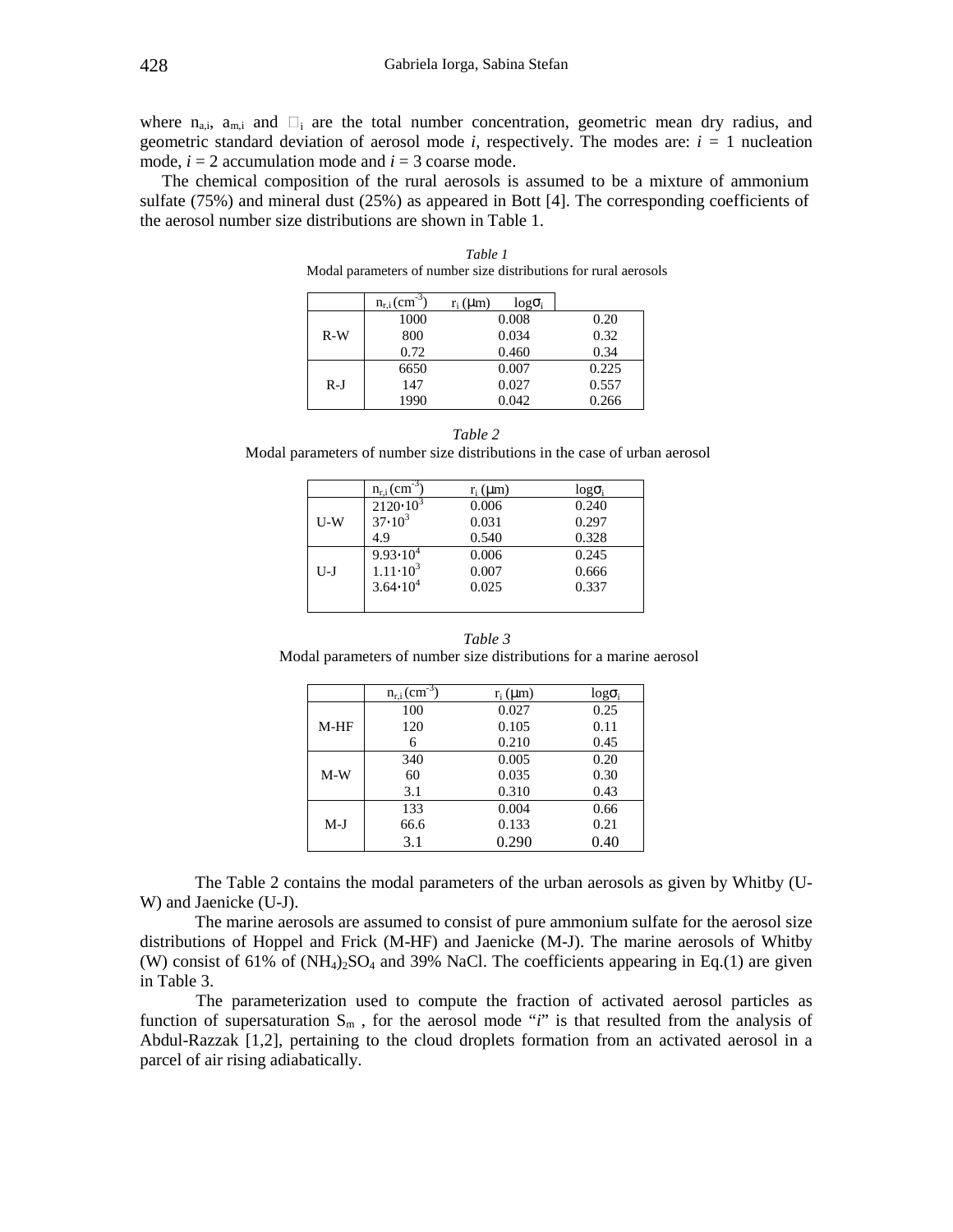$$
f_i(Sm) = \frac{1}{2} \cdot \text{erfc}\left\{\frac{\ln\left[f_1(\ln\sigma)\cdot\left(\frac{\xi}{\eta}\right)^{3/2} + f_2(\ln\sigma)\cdot\left(\frac{Sm^2}{\eta+3\xi}\right)^{3/4}\right]}{3\sqrt{2}\cdot\ln\sigma}\right\}
$$
(2)

where the two functions of standard deviation are considered as:  $\{2.5 \cdot (\ln \sigma)^2\}$ ,  $f_1(\ln \sigma) = 0.5 \cdot \exp\{2.5 \cdot (\ln \sigma)^2\}$ , and  $f_2(\ln \sigma) = 1 + 0.25 \cdot \ln \sigma$ , respectively.

#### **2.2. Effective radius**

In liquid water clouds the parameters that describe the radiative properties of clouds, the optical thickness of cloud, the single scattering albedo and asymmetry factor, can be parameterized in terms of the effective radius, *reff* . This parameter was defined by Hansen and Travis [10] as the ratio between the third moment to the second moment of a droplet size distribution.

Many studies  $[11,12]$  show the effective radius can be parameterized as a "1/3" power law of the ratio between the cloud liquid water content and the cloud droplet number concentration, with some pre-factors which are dependent of spectral dispersion of droplet size distribution.

$$
r_{\text{eff}} = PF \cdot \left(\frac{LWC}{N_{\text{CDNC}}}\right)^{\frac{1}{3}}
$$
(3)

The effective radius of cloud particles has been computed using the pre-factors as [11]:

$$
PF = 62.04 \cdot \frac{\left(1 + 2d^2\right)^{2/3}}{\left(1 + d^2\right)^{1/3}}
$$
\n(4)

where the *d* signifies the spectral dispersion ( *r*  $d = \frac{\sigma}{a}$ ) of droplet size distribution. An increase in *d* 

may act to negate the effect of increased  $N$  on  $r_{\text{eff}}$  and on cloud reflectivity [11]. We have assumed that the spectral dispersion of the aerosol number size distribution characterizes the CDNC size distributions and we have considered only the values of the spectral dispersion corresponding to the accumulation mode of the various aerosol types.

Figures 1 and 2 show the effective radius dependence of CDNC for different values of liquid water content, for continental (rural and urban) stratiform clouds. The dependence of values of effective radius on CDNC, in case of two values for liquid water content of 0.1  $\text{g/m}^3$ and 0.3  $g/m<sup>3</sup>$ , are shown in Fig. 3, for maritime case.

Results show the strong dependences between the effective radius, liquid water content, and spectral dispersion. For the maritime case, results show, for the same liquid water content of 0.1  $g/m<sup>3</sup>$ , effective radius range is between 5.4 and 15  $\mu$ m for a spectral dispersion of 0.1 and 5.9 and 20 µm for a spectral dispersion of 0.3. An increase of liquid water content leads to higher values for effective radius from about 9 to about 14  $\mu$ m. For larger values than 150 cm<sup>-3</sup> of CDNC, the values of  $r_{\text{eff}}$  are the same, closed on 4  $\mu$ m. The dependences are similar in the case of continental clouds; one can observe the smaller values of *reff* for higher concentrations of CDNC. The most likely values for effective radius for continental stratiform clouds lie in the range  $2 \div 4\mu$ m. The values are similar with those measured by Han et al. [6] and simulated by Boucher and Lohmann [3] with ECHAM and LMD GCM models.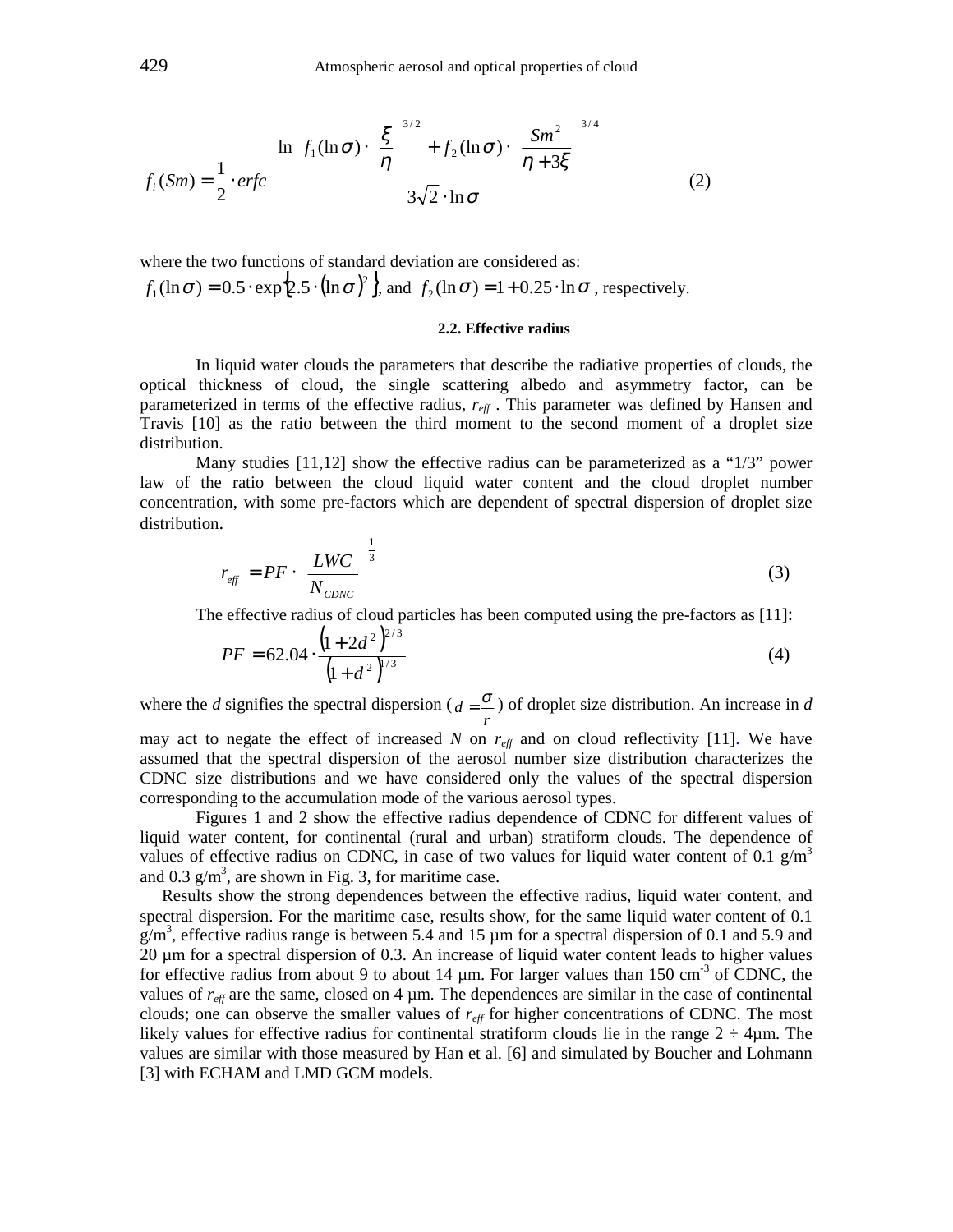For the maritime case, results show, for the same liquid water content the effective radius range is between 6 and  $20\mu$ m, depending on the CDNC values. An increase of liquid water content leads to higher values for effective radius from about 9 to about 19µm. The values are also similar with those measured by Han et al. [6].



Fig. 1 - Cloud droplet effective radius as a



8  $\epsilon$  $r_{\text{eff}}$  $(\mu m)$  $\overline{\mathbf{A}}$  $\overline{2}$  $\boldsymbol{0}$  $\frac{3000}{N (cm^{-3})}$ 1000 5000 2000 4000 UW, L=0.15g/m^3, PF=62.139 UW,  $L = 0.05g/m^3$ ,  $PF = 62.139$  $- - -$ UJ, L= $0.15g/m^3$ , PF=91.134 UJ, L=0.05g/m^3, PF=91.134

function of CDNC for rural air masses. Fig. 2 - Cloud droplet effective radius as a function of CDNC for urban air masses.

Fig.3 - Cloud droplet effective radius as a function of CDNC for marine air masses.

## **2.4. The Liquid Water Path and the cloud optical thickness**

Another important parameter for study of the albedo of clouds and consequently of the radiative forcing is liquid water path LWP  $(gm<sup>-2</sup>)$ , the product between the liquid water content (LWC) and the cloud geometrical thickness. The LWC  $(g/m<sup>3</sup>)$ , cloud droplet number concentration (cm<sup>-3</sup>) and the effective radius ( $\mu$ m) are related by the following equation:

$$
LWC = \frac{4}{3}\pi r_{\text{eff}}^3 \rho N \tag{5}
$$

where  $\rho$  is the water mass concentration.

We have considered in further computations of cloud parameters the values of liquid water path below 150  $g/m^2$ , tacking into account thus only non-precipitating stratiform clouds. In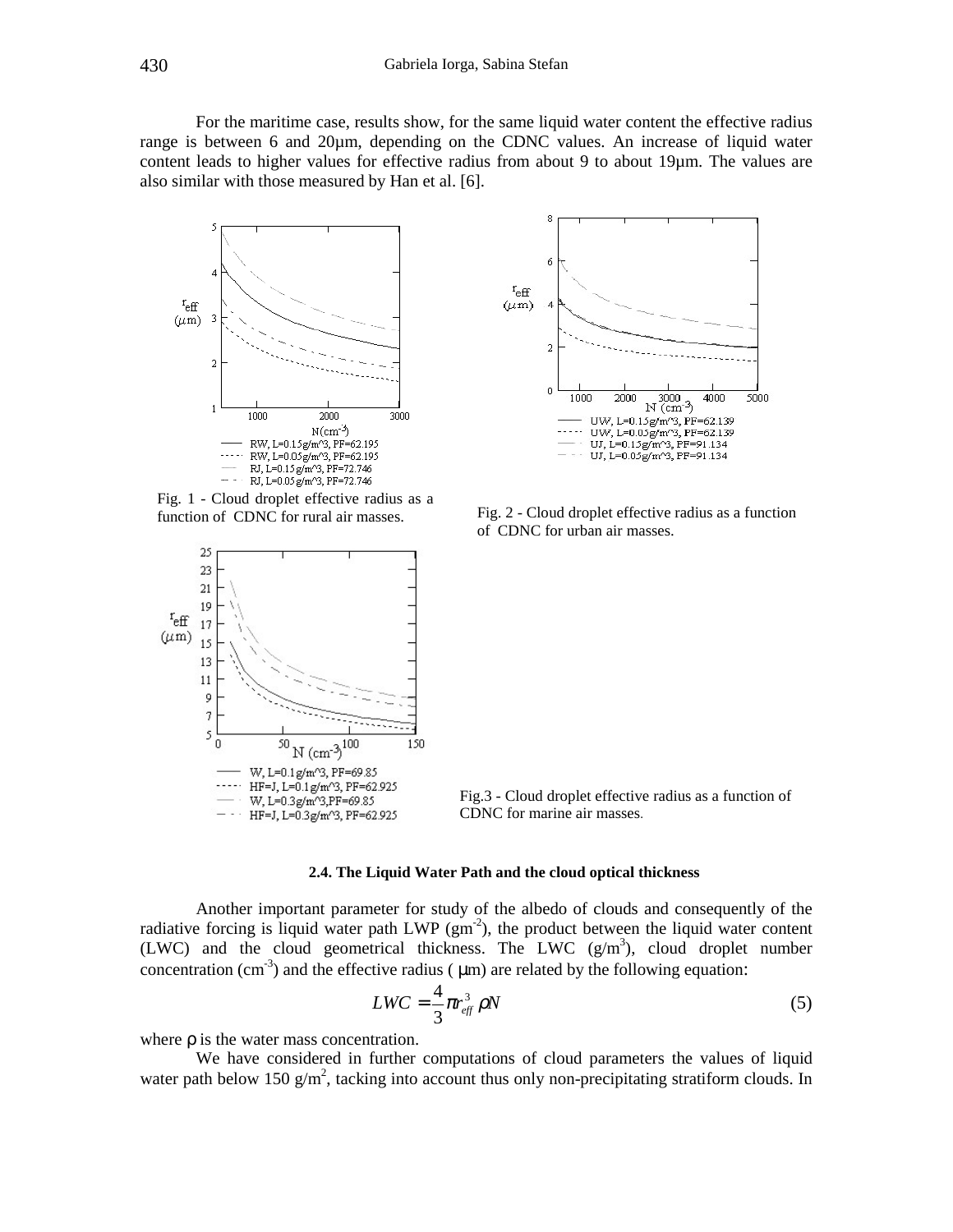addition we have assumed all CCN become cloud droplets. LWP increases with increase of cubic effective radius.

We have used the correlation between effective radius and liquid water path and optical thickness [13]:

$$
\tau = \frac{3}{2} \cdot \frac{LWP}{\rho \cdot r_{\text{eff}}}
$$
\n(6)

Regarding the dependence of  $\tau$  of  $r_{\text{eff}}$  for a fixed value of LWP (not shown here), we have found an increase of optical thickness with the decrease of effective radius, so that for  $r_{\text{eff}} = 12$ μm and a value of LWP of 150 g/m<sup>2</sup>, corresponds value of about  $\tau = 18$  for a cloud with geometrical thickness of 500 m.

## **3. RESULTS RELATED TO CLOUD ALBEDO AND RADIATIVE FORCING OF CLOUDS**

#### **3.1. Cloud albedo and the sensitivity study**

The cloud albedo, A, was computed taking into account the two-stream approximation of a nonabsorbing, horizontally homogeneous cloud [10]:

$$
A = \frac{\sqrt{3}(1-g)\tau}{2 + \sqrt{3}(1-g)\tau}
$$
\n(7)

where  $\Box$  is the optical depth of the cloud, and g denotes the asymmetry factor.



 $0.8$  $A1_4$  $0.6$ A2 4  $A1_12$ 0k A2 12  $0.2$  $\begin{smallmatrix}0&\downarrow\end{smallmatrix}$ 15 30 45 KΩ τ

Fig. 4a - Dependence of cloud top albedo of LWP for values of  $r_{\text{eff}}$  of 4 and 12  $\mu$ m, for visible (A1) and near-infrared ranges (A2).

Fig. 4b - Dependence of cloud top albedo of optical thickness for values of  $r_{\text{eff}}$  of 4 and 12  $\mu$ m, for visible (A1) and near-infrared ranges (A2).

The dependence of albedo on liquid water path and optical thickness is shown in Figs. 4a, b for maritime stratiform clouds. The higher albedo values for the visible range than those for the near infrared and the increase of albedo with the decrease of  $r_{\text{eff}}$  for both spectral ranges were obtained. This significant contrast between the albedo values obtained for the considered spectral ranges is much more reduced in the case of continental clouds. As an example, for LWP of 75  $g/m<sup>2</sup>$ , there is a difference in cloud reflectivity of about 0.2 in the maritime case and one of only about 0.02 in the continental cloud case.

Pertaining to the variation of albedo function of optical thickness, Fig. 4b shows that  $\tau =$ 15 can be considered as a separator value for two areas with different rate of increase of the albedo, because the curve slopes are different; we have found a anti-correlation between A and *reff* for the entire considered range of τ.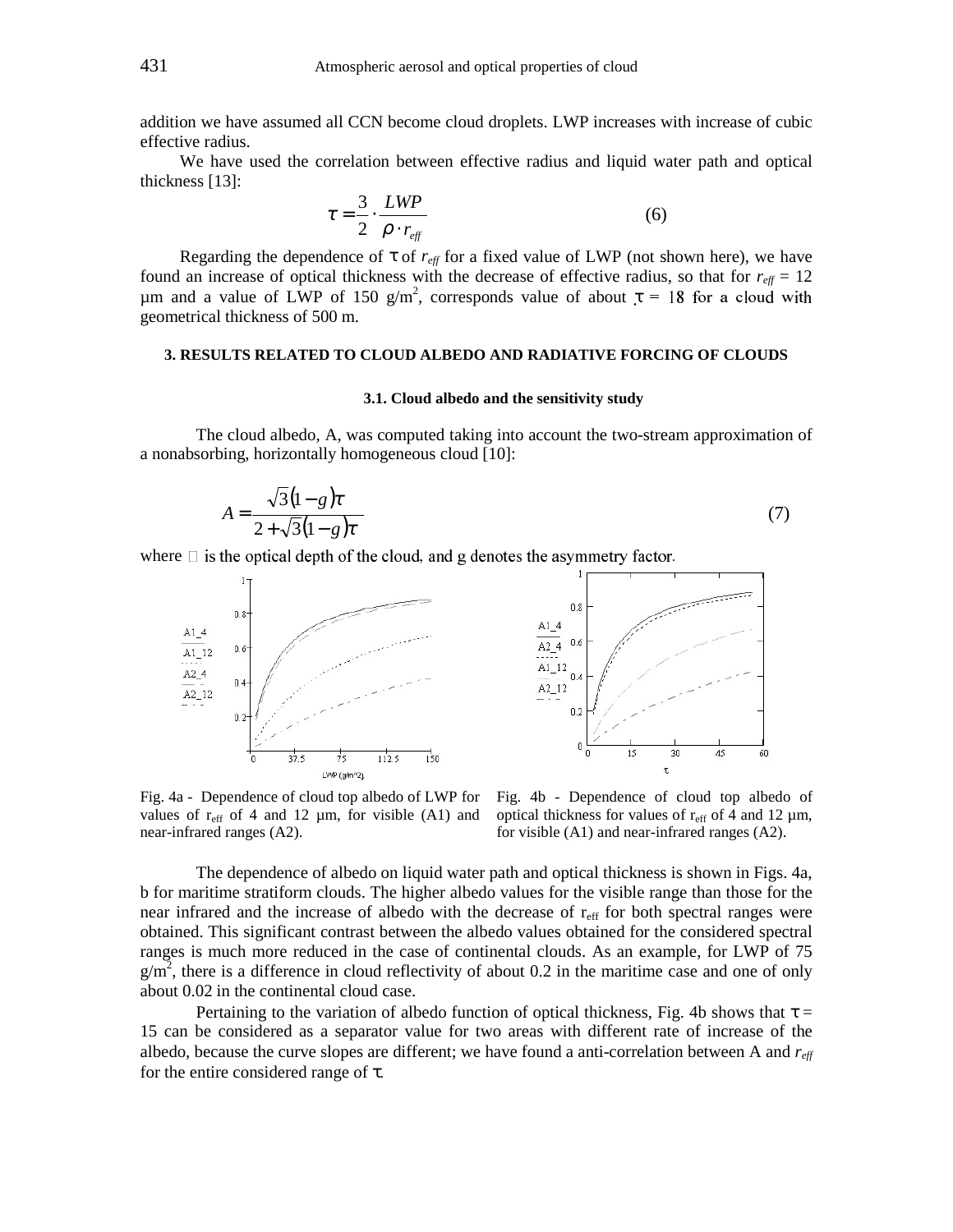



Fig. 5a - Estimates of sensitivity of cloud albedo in the visible range for maritime stratiform clouds of effective radius of 4 and 12  $\mu$ m.

Fig. 5b - Estimates of sensitivity of cloud albedo in the visible range for continental stratiform clouds of effective radius of 4 and 1 µm.

Sensitivity of cloud albedo, dA/dlnN, is shown in Fig. 5a for two values of effective radius (12µm and 4µm) and for 1µm and 4µm in Fig. 5b, in visible spectral range. Sensitivity of cloud albedo for near-infrared range and for the same effective radii is shown in Fig. 6a, and Fig. 6b, respectively.



Fig 6a Estimates of sensitivity of cloud albedo in the near-infrared range for maritime stratiform clouds of effective radius of 4 and 12 µm.

Fig 6b Estimates of sensitivity of cloud albedo in the near-infrared range for continental stratiform clouds of effective radius of 4 and 1  $\mu$ m.

The sensitivity of cloud albedo to changes in cloud droplet number concentration has maximum values in the range  $0.3 \div 0.7$ , as Charlson et al. [5] predicted. For visible range, one can observe a small flat range for A between 0.43 and 0.53 (as Twomey [14] predicted) only in the case of maritime clouds. Furthermore, for near infrared range, for both types of clouds, as for visible in the case of continental clouds, the sensitivity reaches its maximum for a value of cloud top albedo of 0.5. An increase in cloud droplet number concentration of 1% leads to an increase of  $\sim 8.4 \, 10^{-4}$  in cloud albedo and in the case of maritime clouds in the visible range an increase of 1% in CDNC determine a increase of  $\sim 8.3 \, 10^{-4}$ .

#### **3.2. Changes in shortwave radiative forcing**

Among possible radiative forcing that can cause long-term climate change, the aerosol indirect effect is still the most uncertain (IPCC, 2001). In idea to improve the knowledge in this subject, we have studied the changes of radiative forcing versus albedo, LWP and  $\tau$ , for the 12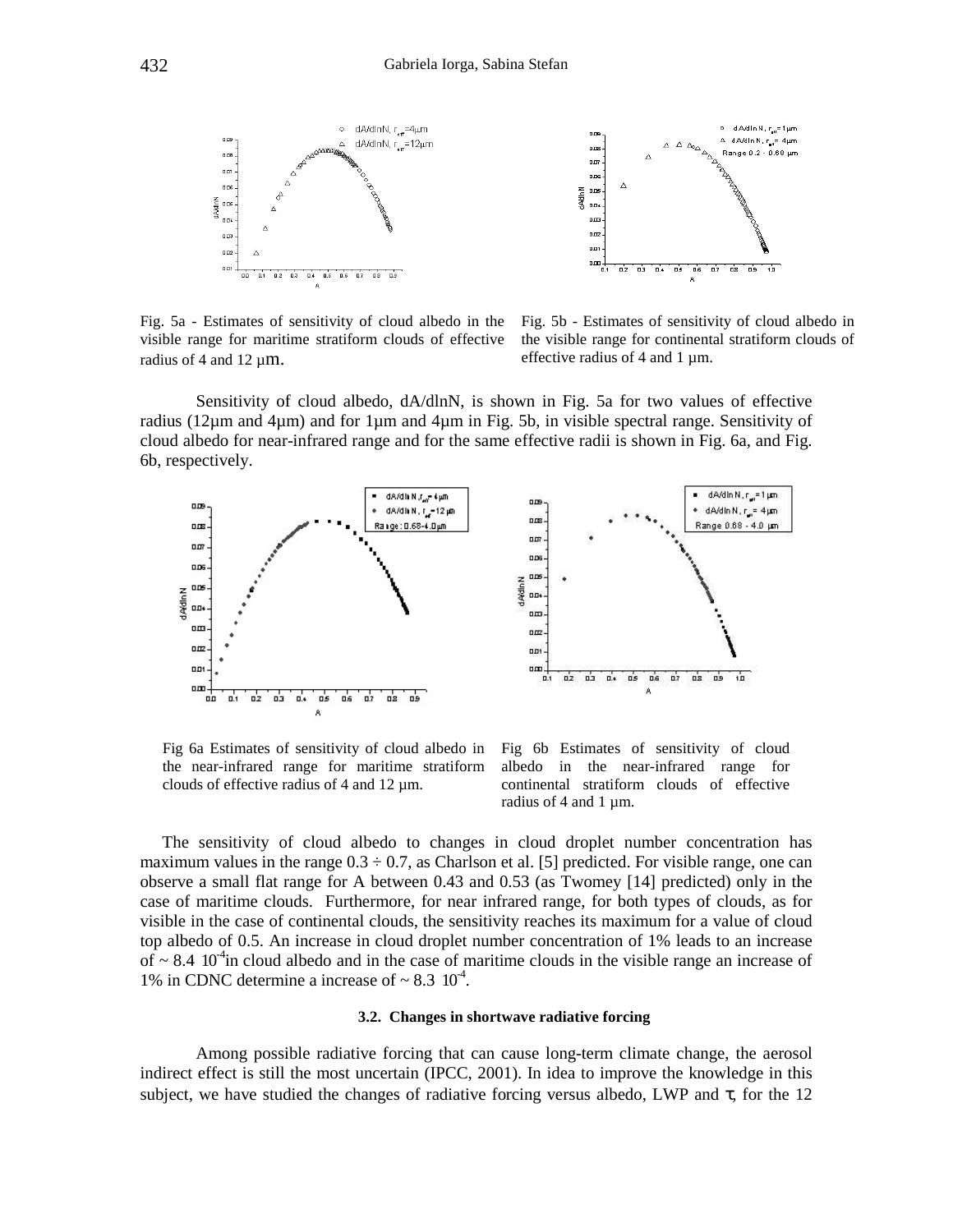µm and 4 µm values of effective radius of cloud droplets (Figs. 9a, b, c). The macrophysical parameters, transmittance and cloud coverage are considered as constant values of 0.76 and 0.3, respectively.

One can be observed (Figs. 7a,b,c) that the radiative forcing reaches its maximum value of  $\sim$ -1.48 W/m<sup>2</sup> for an albedo value of 0.5,  $\tau$  < 15 and LWP  $\sim$  20 g/m<sup>2</sup> for effective radius of 4 µm. When the effective radius ranges between 4 and 12 µm, the forcing values seem to be the same but they are attained for large values of LWP. A similar result was obtained from the dependences of forcing of LWP for values of cloud fractional coverage ranging from 0.2 to 1 and for different values of atmospheric transmittance (not shown here). As we expected, the forcing increased as the cloud fractional coverage increased or, when the atmospheric transmittance increases.





Fig. 7 - Dependences of indirect forcing as function of cloud albedo (Fig. 7a), of the optical thickness (Fig. 7b), and liquid water path (Fig 7c), for two values of the effective radius (4 and  $12 \mu m$ ) in the visible range of the electromagnetic spectrum and for maritime stratiform clouds.

In the same macrophysical conditions but for effective radius of  $4$  and  $1 \mu m$ , the values of the radiative forcing of clouds are about  $\sim$ -0.45 W/m<sup>2</sup>. Thus, for the 0.5 value of albedo, the maximum value of radiative forcing is  $-1.48 \text{ W/m}^2$ , about three times grater than in case with smaller effective radius.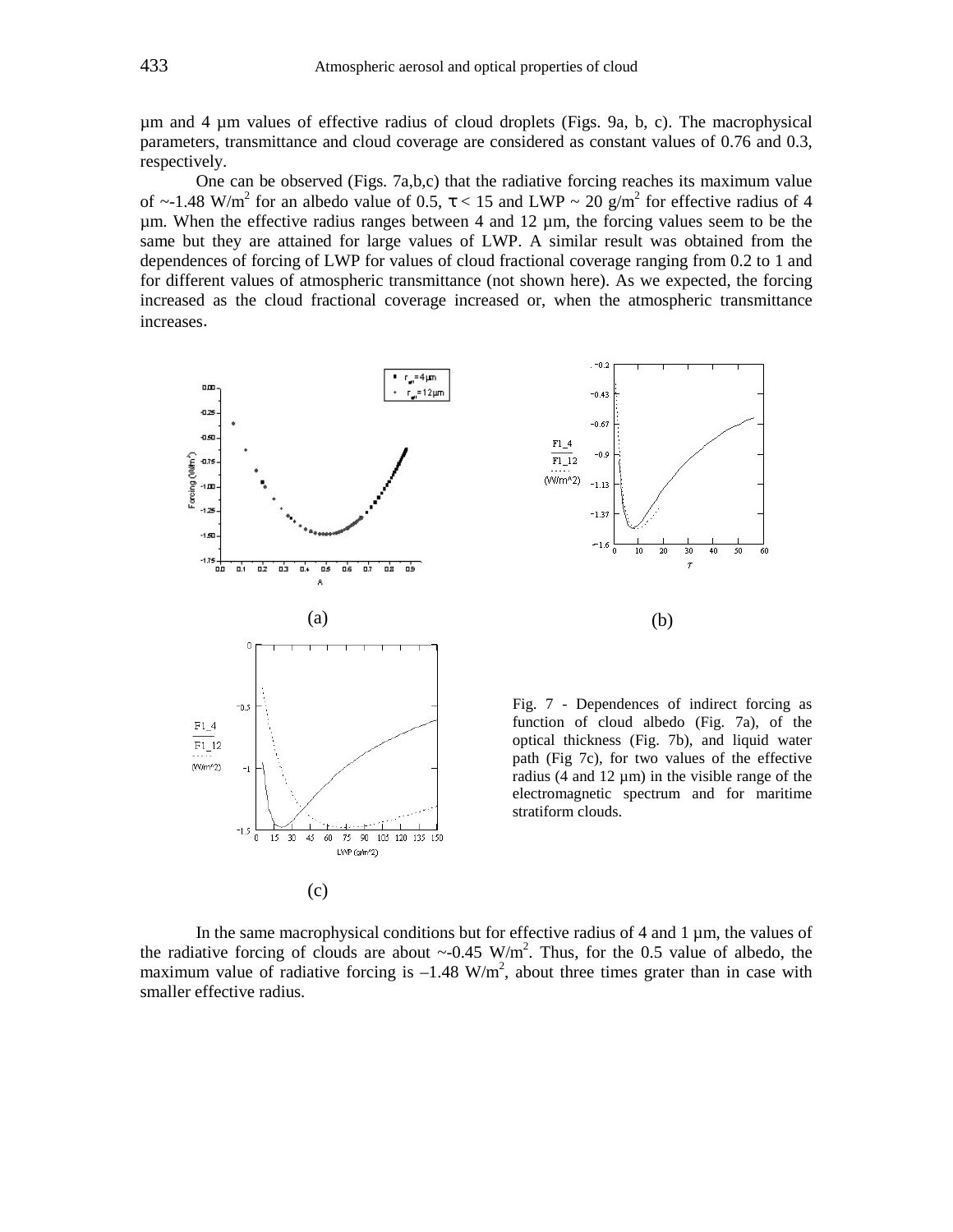

The dependence of radiative forcing of the relative increase in the cloud droplet number concentration (Fig. 8) for the 0.3 and 0.5 values of the cloud top albedo, shows that the values of radiative forcing are greater in case of albedo of 0.5 than 0.3, and increase with the increasing of concentration.

Can also be seen that an increase with 30% could determine an increase of forcing with about  $-0.25$  W/m<sup>2</sup> in case of maritime clouds and an increase with about  $-0.20$  W/m<sup>2</sup> in case of continental clouds.

Fig. 8 - Dependence of radiative forcing of the relative increase in the cloud droplet number concentration for two values of cloud top albedo.

This result suggests that would be interesting to carry out some controlled experiments with a global climate model to find out how this value of 0.5 for cloud albedo can influence the climatic response.

#### **4. CONCLUSIONS**

We have carried out a detailed study related to influence of microphysics on albedo clouds and consequently on radiative forcing to show that cloud feedback processes are not limited to macrophysical cloud properties, such as cloud amount and cloud altitude. The study was carried out for maritime and continental stratiform clouds.

First of all, the results show that the cloud radiative properties are sensitive to cloud microphysical aspects such as droplet concentrations. They emphasize the following:

For the same liquid water content, effective radius increase with the increasing of the spectral dispersion of CDNC. For larger values than  $150 \text{ cm}^3$  of CDNC, one can observe the smaller values of  $r_{\text{eff}}$  for higher concentrations of CDNC.

Variations of cloud albedo with optical thickness ( $\tau$  or LWP are correlated in two ranges of  $\tau$  divided at a value of about 15, confirming the results of Han [6].

Higher values for cloud albedo in the case of the continental clouds and in the optical spectral range of 0.2-0.68  $\mu$ m were obtained.

The maximum value of sensitivity of cloud albedo is obtained for an exact 0.5 value of the albedo for both types of clouds, except the case of maritime stratiform clouds in the visible range where was found maximum value for  $0.43 \div 0.53$  range of A.

The radiative forcing reaches its maximum value of  $\sim$ -1.48 W/m<sup>2</sup> for an albedo value of 0.5,  $\tau$  < 15 and LWP ~ 20 g/m<sup>2</sup> for effective radius of 4 µm. When the effective radius ranges between 4 and 12 µm, the forcing values seem to be the same but it is attained for large values of LWP. In the same macrophysical conditions but for effective radius of 4 and 1 µm, the values of the radiative forcing of clouds are about  $\sim$ -0.45 W/m<sup>2</sup>. Thus, for the 0.5 value of albedo, the maximum value of radiative forcing is  $-1.48 \text{ W/m}^2$ , about three times grater than in case with smaller effective radius.